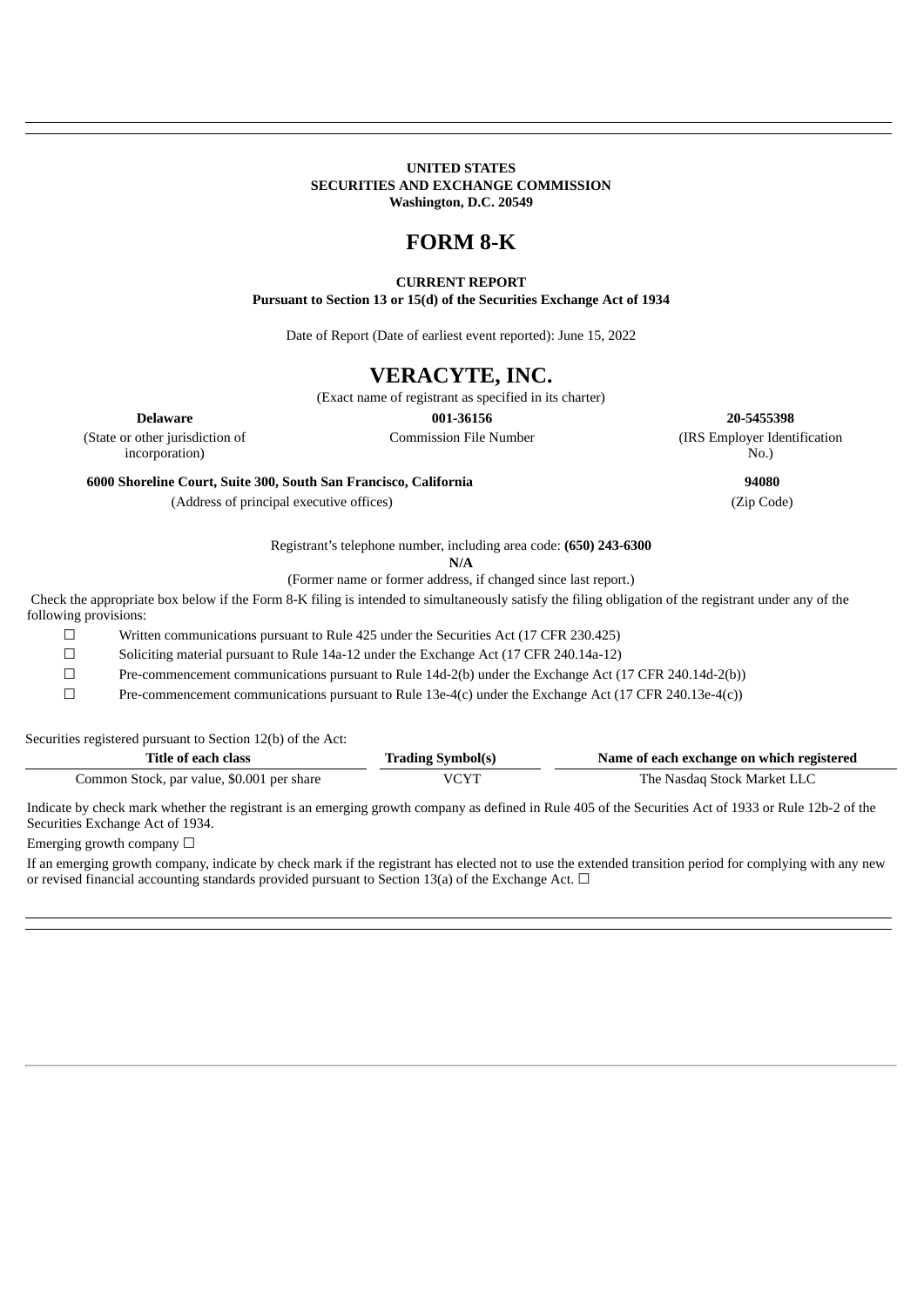#### **Item 5.07. Submission of Matters to a Vote of Security Holders.**

The stockholders of Veracyte, Inc. ("Veracyte") voted on the following proposals at Veracyte's Annual Meeting of Stockholders held on June 15, 2022:

1. The following Class III Directors were nominated to serve until the 2025 Annual Meeting of Stockholders or until their successors are duly elected and qualified:

|               | For        | Against    | Abstain | <b>Broker Non-Votes</b> |
|---------------|------------|------------|---------|-------------------------|
| Karin Eastham | 52.211.923 | 12,051,310 | 190,531 | 2.812.253               |
| Jens Holstein | 64,322,026 | 120.540    | 11,198  | 2,812,253               |

Each of the two nominees for director was elected to serve until the 2025 annual meeting of stockholders and until their successors are duly elected and qualified.

2. The ratification of the appointment of Ernst & Young LLP as Veracyte's independent registered public accounting firm for 2022:

| For | . |                             |  |
|-----|---|-----------------------------|--|
|     |   | $\sim$ $\sim$ $\sim$<br>:00 |  |

The stockholders ratified the appointment of Ernst & Young LLP as Veracyte's independent registered public accounting firm for the fiscal year ending December 31, 2022.

3. The approval, on a non-binding advisory basis, of the compensation of Veracyte's named executive officers:

| For           | gainst               |                  | <b>Votes</b><br>Non-<br><b>UMALIAN</b><br>NNIK. |
|---------------|----------------------|------------------|-------------------------------------------------|
| - --<br>59.07 | 0.050000<br>$\cdots$ | 19.681<br>$\sim$ | $\sim$ $\sim$ $\sim$ $\sim$<br>2.812            |

The stockholders approved, on a non-binding advisory basis, the compensation of Veracyte's named executive officers.